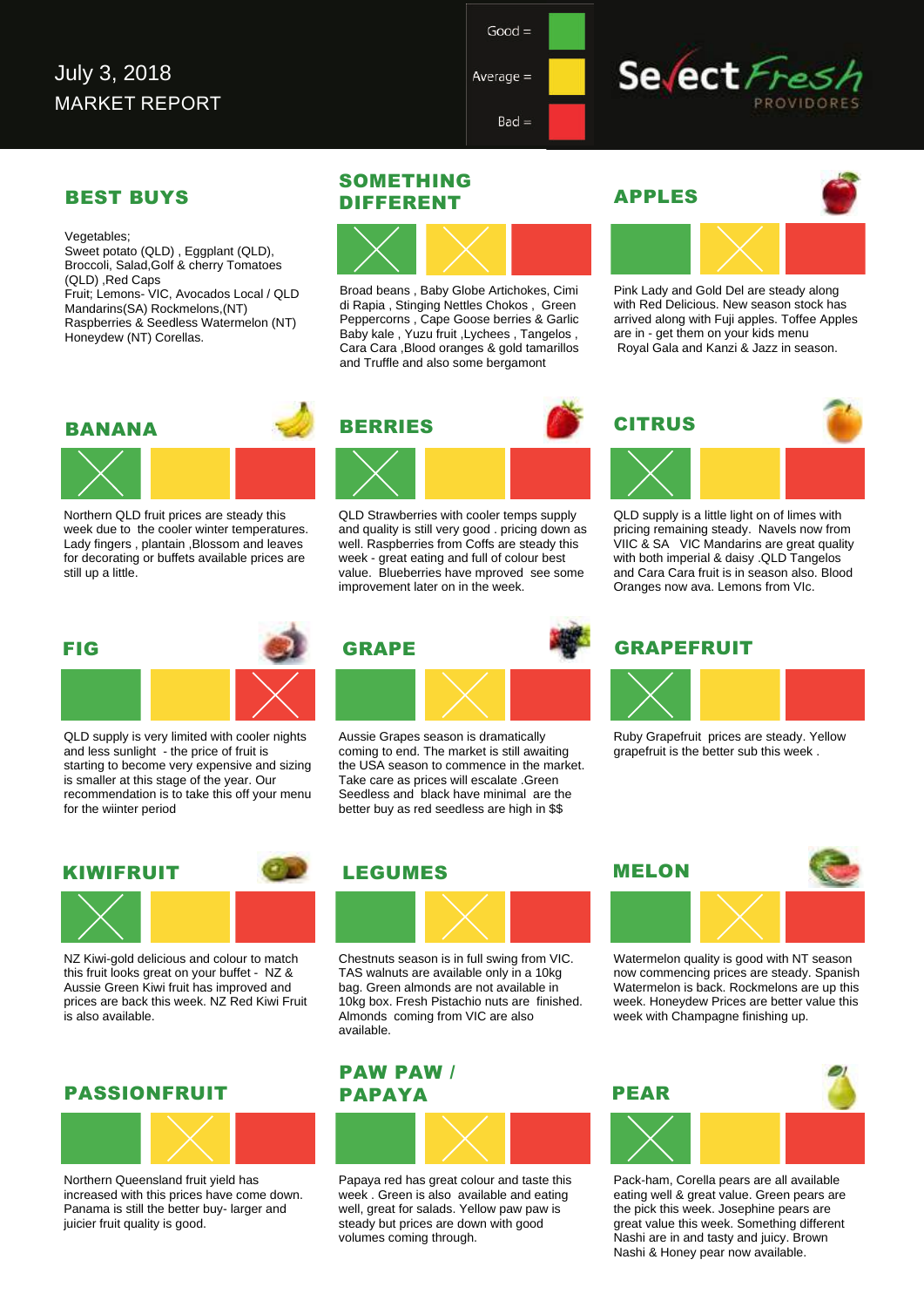$Good =$ 

 $Bad =$ 

Average  $=$ 



#### PINEAPPLE



All QLD fruit has improved - sweet and juicywith prices up slightly this week in the market. Fruit is eating and volumes are good this week. Topless pines at the moment are the best value and quality.





There is punnets of seeds around. Prices are up this week. Aussie season is slowing up limited fruit abut.



### STONEFRUIT



Plums USA( season are abut. Mexican mangoes variety available. USA stone fruit is now available Yellow & white Peaches, Nectarines & cherries. (red and white)

#### EXOTIC FRUIT



Amazing array of exotic fruits are now in; Imported Dragon Fruit, fresh Coconuts are great drinking for the bar, mandarins and Red Kiwi Fruit , Lychee, Cape goose berries & Yuzu Fruit. Gold Tamarillo now available.

#### ARTICHOKE

**REAN** 

low.



VIC large green globe artichokes have tightened up. Jerusalem artichokes coming from SA. a small amount of Baby globe artichokes have hit the market.



**BEETROOT** 



Supply from Peru & some Mexico has slowed up this week,pushing prices up a little The variety of baby, white & purple asparagus has finished for the season.

#### AVOCADO





Hass variety around ,supply has slowed up this week from QLD. , texture is solid green and great eating.- Creamy taste and great for Guacamole

#### BROCCOLI



QLD Broccoli harvest, has remained consistent through to supply and price with good quality.



Green Beans steady coming from QLD . Borlotti, Snake and continental beans are all

now available. Butter Beans down dramatically as volumes are up ,great value Vic Broad beans are around numbers are

Prices are steady this week,quality is good with the improved weather conditions in the growing regions. Perfection brand is a great variety to include onto your menu.

#### **CAPSICUM**



Red capsicum great value this week with volumes improving in the market. Green Capsicums have improved this week. Nth QLD Yellow capsicums prices are steady this week.

#### BRUSSEL SPROUTS

Local Baby and VIC heirloom Beetroot volumes have come into the market all lines are back .Both gold and white local beetroot numbers have improved. Large loose gold beetroot's are now available great value.



Victorian Brussels sprout volumes are steady price has improved reflecting this product is now coming in 5kg boxes. Baby brussel sprouts have also hit the market. Purple is also available along with Kalletts .



Large are eating well, good for roasting. Yellow, purple and white Dutch supplies are steady. along with sizing red is limited.Supply of Orange Dutch are low due to the cold, produce is generally smaller. along with sizing red is limited. Golf are also

### CABBAGE



Local Red volumes are up slightly with prices remaining steady. For texture local hand picked Tuscan cabbage is good value NSW Green cabbage and QLD wombok has steadied this week. red wombok is NA.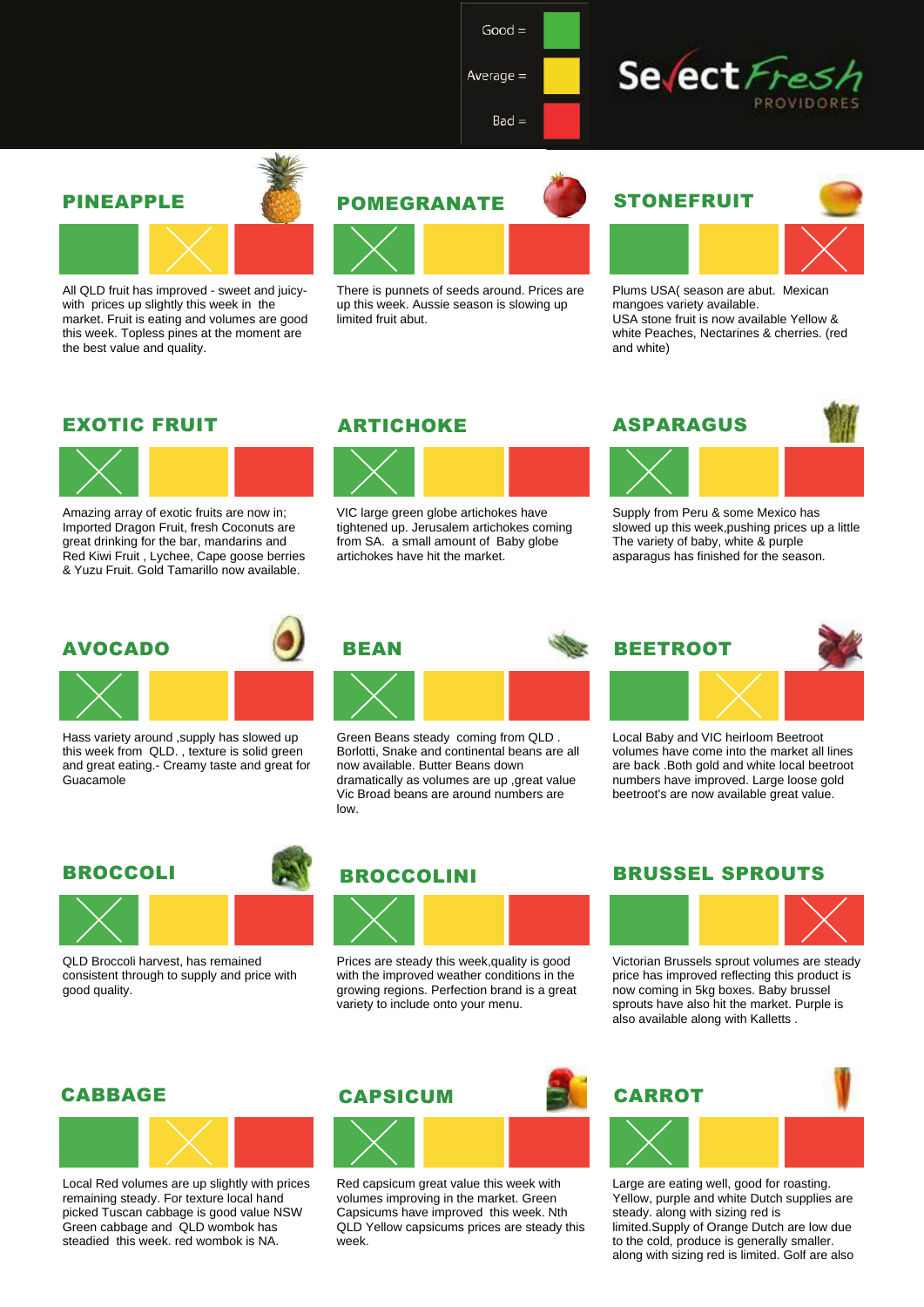$Good =$ 

 $Bad =$ 

Average  $=$ 



#### CAULIFLOWER



Cauliflower prices are slightly up due to the cold,, quality remains good - Purple variety is coming from Victoria with quality much improved, and local orange also Ava. Romanesco now available also.





Local and VIC volumes are good with quality and sizing (medium - large) very much improved. - great Autumn Vegetable



Supply from Vic has improved this week bring prices down,quality remaining good. this is due to the cooler weather in the growing regions

#### CHILLI



Birds eye, Chilli green bullet \$\$ in short supply, Long green plentiful and prices are very good. Long Red volumes are tightening Habenero something different for taste and texture. Padron Chilies are finished. Reaper & Ghost limited. some Pablonos available.

#### EGGPLANT



VIC & SA seedless Eggplant supply is limited this week . Eggplant quality is good prices are steady from Qld. Other varieties include striped, Lebanese, Thai white Japaneses and thin purple. Pea eggplant is available.



Lebanese cucumber continue to rise dramatically with the cold snap in the southern region PRICES ARE VERY EXPENSIVE Tele cucumbers have remained steady and are the better value. Pickling Gherkin are limited. Small amounts



Both large and baby local fennel volumes are good with prices coming right back this week. Finger fennel is Local but limited & small in size, quality is very good. Large is better value.

# **CORN**

QLD Corn prices up this week due to low supply coming into the market. Bi-colour pre-packed corn is available. Baby corn in the husk available along with popping corn on the cob.

#### GARLIC / GINGER



Ginger prices are steady this week, young ginger now available. Garlic flowers are finished along with society garlic flowers. Flowering Garlic chives NA for up to 2weeksGarlic stems are back in small numbers. Fresh garlic is now available.

#### LEEK



Large produce volumes are limproving slightly from VIC i and prices are up. Local Export Fresh Pencil Leek volumes are good. and local pencil leeks now available.



Button, flat/field and Champignon mushroom volumes continue to be in very short supply due to low yield , cold snap and diseased infected compost . Portabello's very limited with Swiss mushroom supplies have improved and are a good sub for both.some





Breakfast radish supply is good and excellent quality. Watermelon Radish is available but short along with Rainbow radishes. Red radishes supply is good. Black radish is available in the market purple radish also available at the moment.



Brown Banana Eschallots are available. Brown onions are steady this week. Spanish prices have inproved this week. Spring onion volumes are increasing with QLD stock coming into the market prices are back. White onions are available but limited. Purple





Iceberg & Cos lettuce quality and value are good this week. . Red witlof is in the market but is limited in supply - best sub is Raddicchio with White witlof volumes improving. Treviso is also available.



Aussie Snow-peas prices back further this week, sugar peas supply has improved. Fresh QLD peas are available but low volumes prices have steadied.